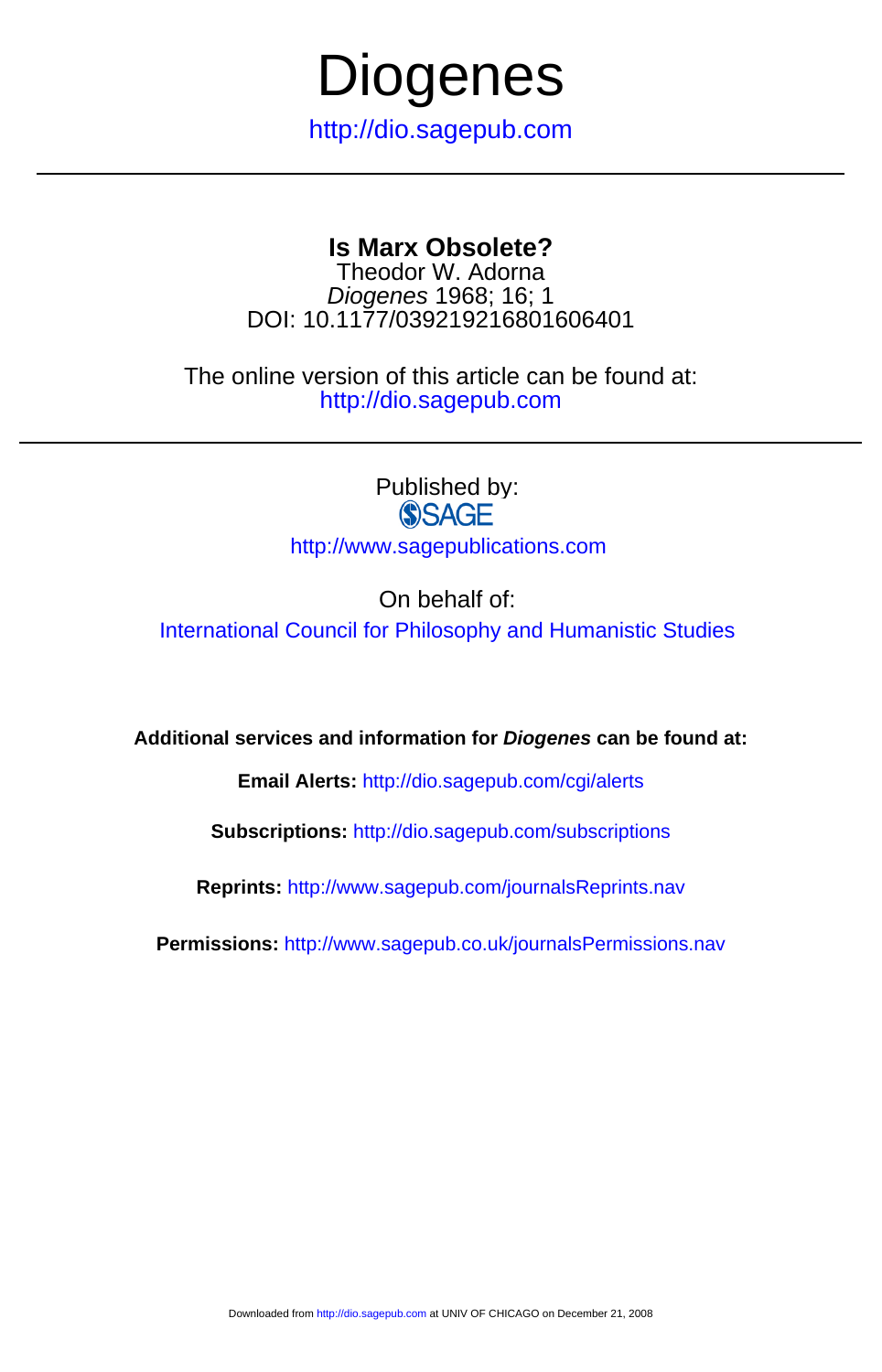# IS MARX OBSOLETE?

Reports and discussions should be aimed at deciding whether the capitalist system still reigns-however much it may have modified itself-or whether industrial development has made the very concept of capitalism, the difference between capitalist and noncapitalist states, and the very critique of capitalism redundant. In other words, is the thesis that Marx is obsolete (a very widespread thesis in sociology) correct? According to this thesis, the world is so permeated by the previously undreamed of development of technology that the social relation which once defined capitalism-the conversion of living work into goods, and the class separation which it brought about—has lost its relevance, if indeed it has not degenerated into a superstition. And here one may point to unmistakable signs of convergence between the most technically advanced countries, the United States and the Soviet Union. In the principal western countries class differences in living-standards and class consciousness are altogether far less in evidence than in the decades during and immediately after the industrial revolution. The prognoses of the class theory, such as the prediction of impoverishment and collapse, have not come true as drastically

Translated by Nicolas Slater.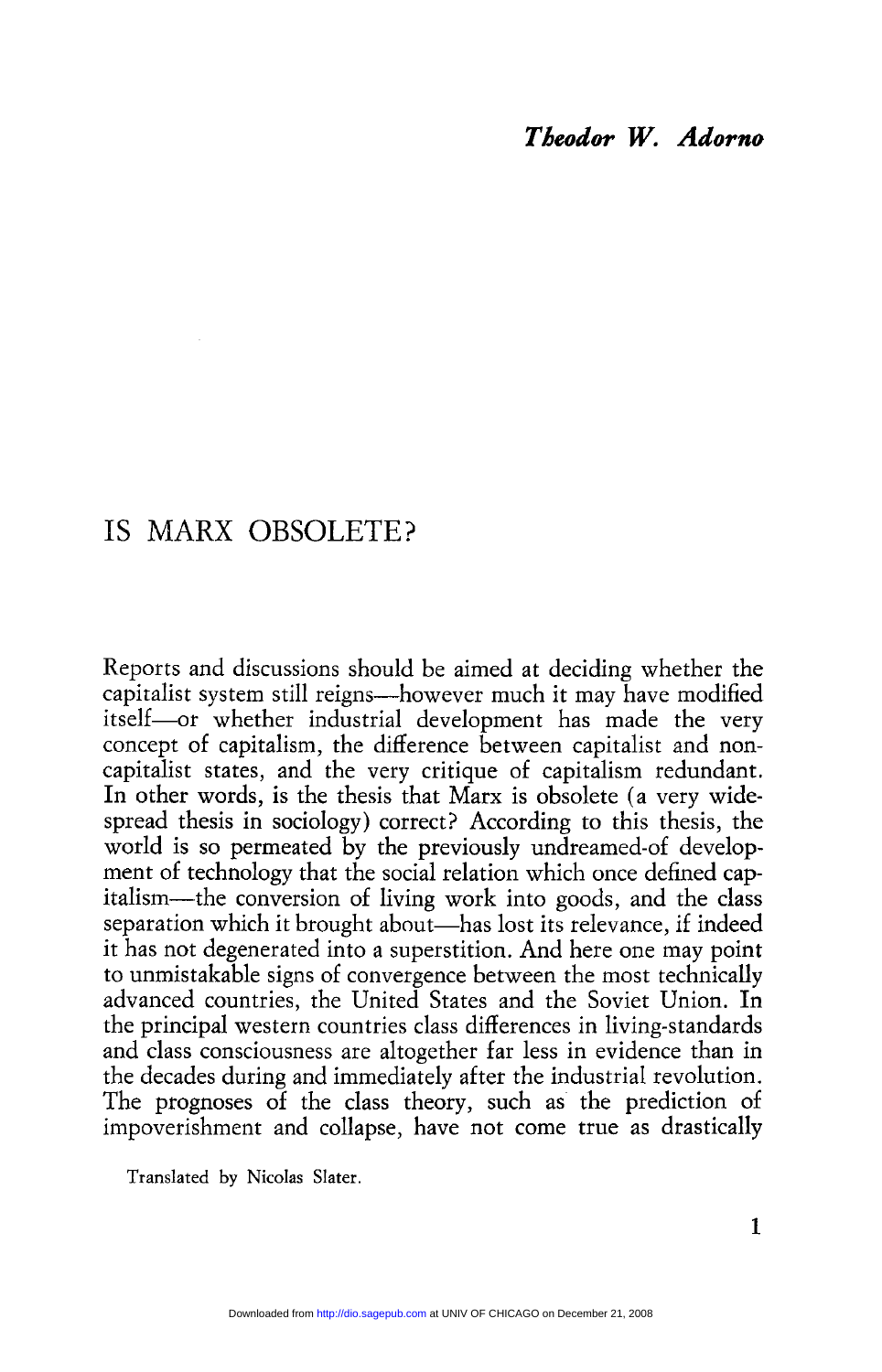as they were meant to—as they must have been meant to, unless one is to deprive these predictions of most of their meaning. Even if Marx's by no means unambiguous law of falling profit rates had proved true, within the system, we should have had to concede that capitalism had discovered resources within itself which enabled the collapse to be relegated to the Greek kalends. There is no doubt that the immense increase in technological potential and the large amount of consumer goods available to all inhabitants of the highly industrialized countries are foremost among these resources. And at the same time the relations of production proved

than Marx credited them with being.<br>The criteria of class relationships (which empirical researchers like to call "social stratification," i.e. stratification by income, living standards and education) are generalizations of the state of single individuals. To this extent they may be called subjective. The older class concept, on the other hand, was objective, independent of indices derived directly from the life of the people concerned (however much such indices may themselves reflect objective social facts). Marx's theory was based on the situation of employers and workers in the process of production; ultimately, with the control of the means of production. In current trends of sociological thought, this solution is rejected outright as too dogmatic. The conflict must be resolved theoretically, and not merely by the presentation of facts; for facts may contribute a great deal to the critique, but they also, according to the critical theory, obscure the structure in many ways. Even the opponents of the dialectic are no longer willing to delay indefinitely the acceptance of a theory which falls in with the interests of sociology itself. The controversy is essentially one of *interpretation*—unless the search for interpretation itself is to be banished to the outer darkness of the realm of the unscientific.

A dialectical theory of society is concerned with the structural laws which determine the facts, manifest themselves in the facts and are themselves modified by the facts. By structural laws, one means tendencies which follow more or less stringently from the historical constituents of the total system. Marx's models for such structural laws were the law of value, the laws of accumulation and the law of collapse. Dialectical theory, in talking of structure,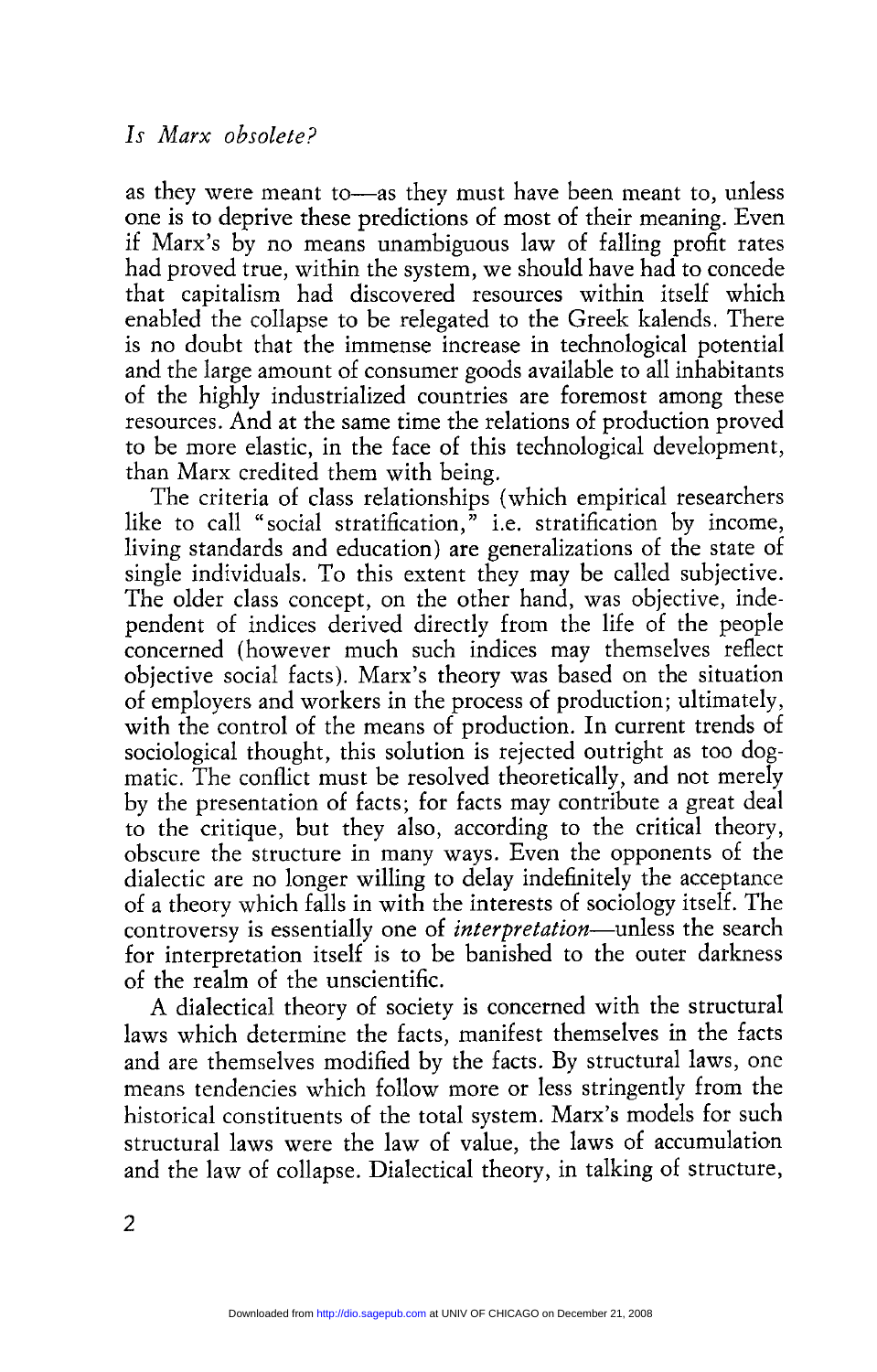does not mean schemes of classification into which social states can be incorporated as completely, continuously and indisputably as possible. It does not mean a systematization, therefore, but the system of society which stands above the procedures and data of scientific knowledge. Such a theory can in the last analysis detach itself from the facts; but it may not alter and adapt the facts to fit a thema probandum. Otherwise it would indeed fall back into dogmatism, and would repeat in thought what consolidated power had carried out through the instrument of dialectical materialism: the immobilization of that which can inherently only be imagined as endowed with motion. The fetish of facts corresponds to the fetish of objective laws. Dialectic, which is imbued through and through with the painful experience of the real dominance of these laws, does not glorify them, but criticizes them just as it criticizes the appearance of control by the overall course of world development over individual and concrete matters; such matters are probably not yet under its control at all. The word *pluralism*<br>presupposes Utopia, as if it were already present: it serves to allay unease. But this does not mean that the dialectical theory, which reflects its own self critically, may make itself at home in its turn in the realm of generality. Its intention is precisely to break out of this medium. Even it is not exempt from the false separation of energetic thought and empirical research. It was not long ago that a very influential Russian intellectual declared to me that sociology was a new science in the Soviet Union. He meant empirical sociology; the idea that this might have anything to do with the dogma of society that was approved as a State religion in his country had no more occurred to him than the idea that Marx might have carried out public opinion surveys. Objectified consciousness does not end where the idea of objectivity finds a place of honour. To talk glibly about concepts like "Imperialism"<br>or "Monopoly," with no regard to the situations that correspond to these words, is as false and irrational as it would be to have such a blind and nominalistic idea of the situation that for its sake one refused to admit the objectivity of concepts like "a bartersociety," or the subordination of a general concept to objective situations which can by no means always be adequately translated into an operationally defined situation. Both tendencies have to be countered; to this extent the thematic of the congress witnesses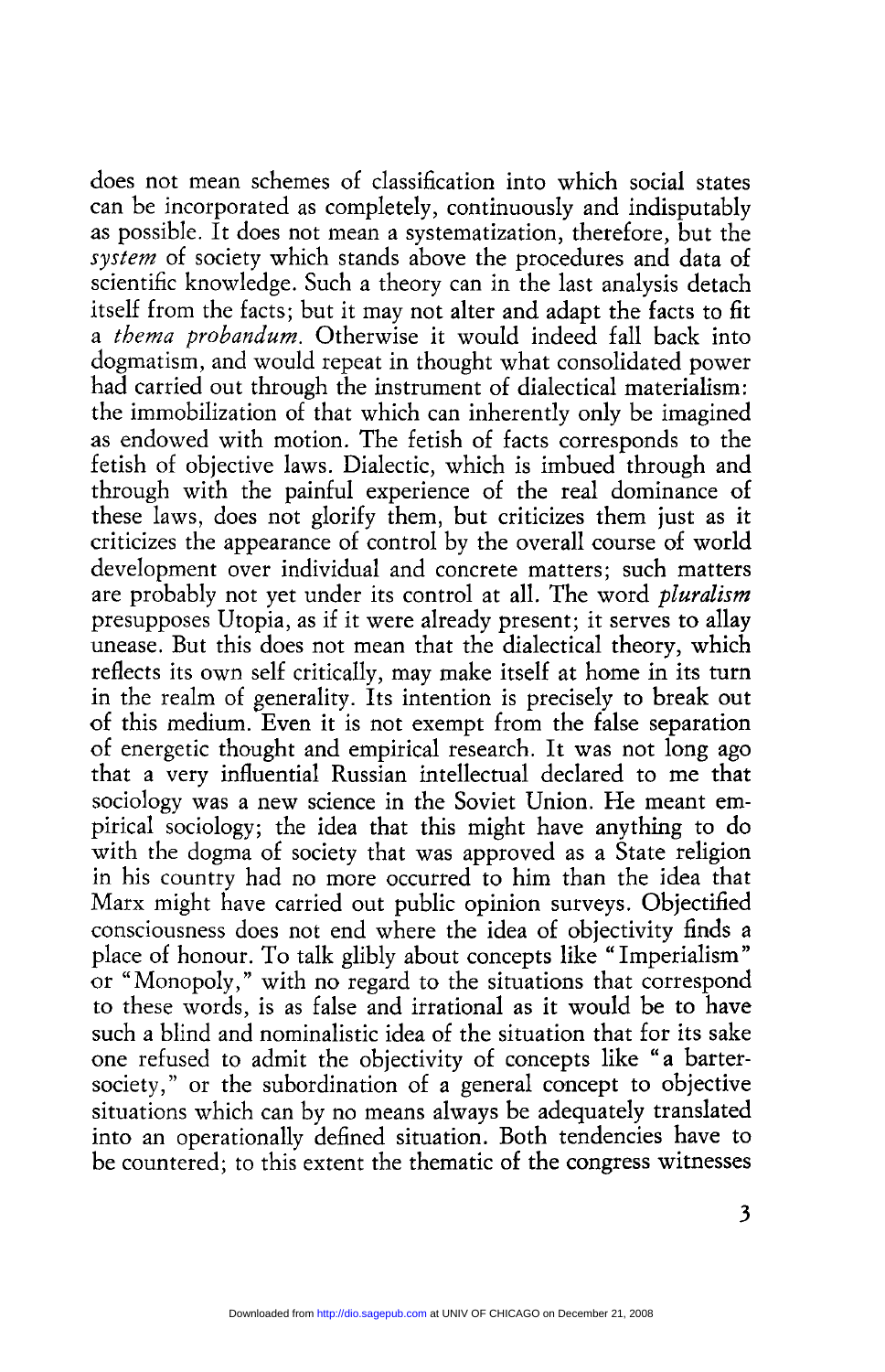to the methodological intuition of freedom-based self-criticism.

One can neither expect, nor really look for, a simple answer to one to opt—even theoretically—for one or other answer, themselves constitute a situation of compulsion modelled on that obtaining in an unfree society and carried over to apply to the spirit, which ought to do what it can to break down constraint through its stubborn reflection. Altogether, the dialectician must not allow himself to be driven to a concise separation of late capitalism or the industrial society, however little satisfaction he may find in arguments, far from binding, of "on the one hand... on the other hand..." Against Brecht's advice, he must beware of simplification above all, because readymade thought-processes will suggest the readymade answer to him, just as the opposite answer will come naturally to his opponents. If one does not allow one's experience of the superiority of structure over situation to be obstructed, then one will not—as one's contracting partners mostly will—belittle contradictions as being merely contradictions of method, errors of thought, or try to eliminate them through the unanimity of scientific systematology. Instead, one will follow them back into the structure, which has always been antagonistic, ever since society, in the full sense of the word, has existed; and has remained so—as international political conflicts and the permanent possibility of a military catastrophe, and recently, increasingly, internal economic events, clearly show. This mistakes an alternative mode of thought, which projects the formal logical absence of contradiction directly onto that which is to be thought. One is not faced with a choice, according to a scientific standpoint or taste, between the two formulae; the relation between them expresses the contradiction which characterizes the present phase and which it is sociology's task to articulate theoretically.<br>The relationships between many predictions of dialectic theory

are contradictory. Some are simply not being fulfilled; certain theoretical-analytical categories lead in the mean time to aporiae which can only most artificially be imagined as non-existant. Other predictions, originally closely related to these, have come spectacularly true. Even those who cannot catch sight of the sense of theory in the predictions will not, in the face of the claims of dialectical theory, be content to allow that they are partly true

 $\cdot$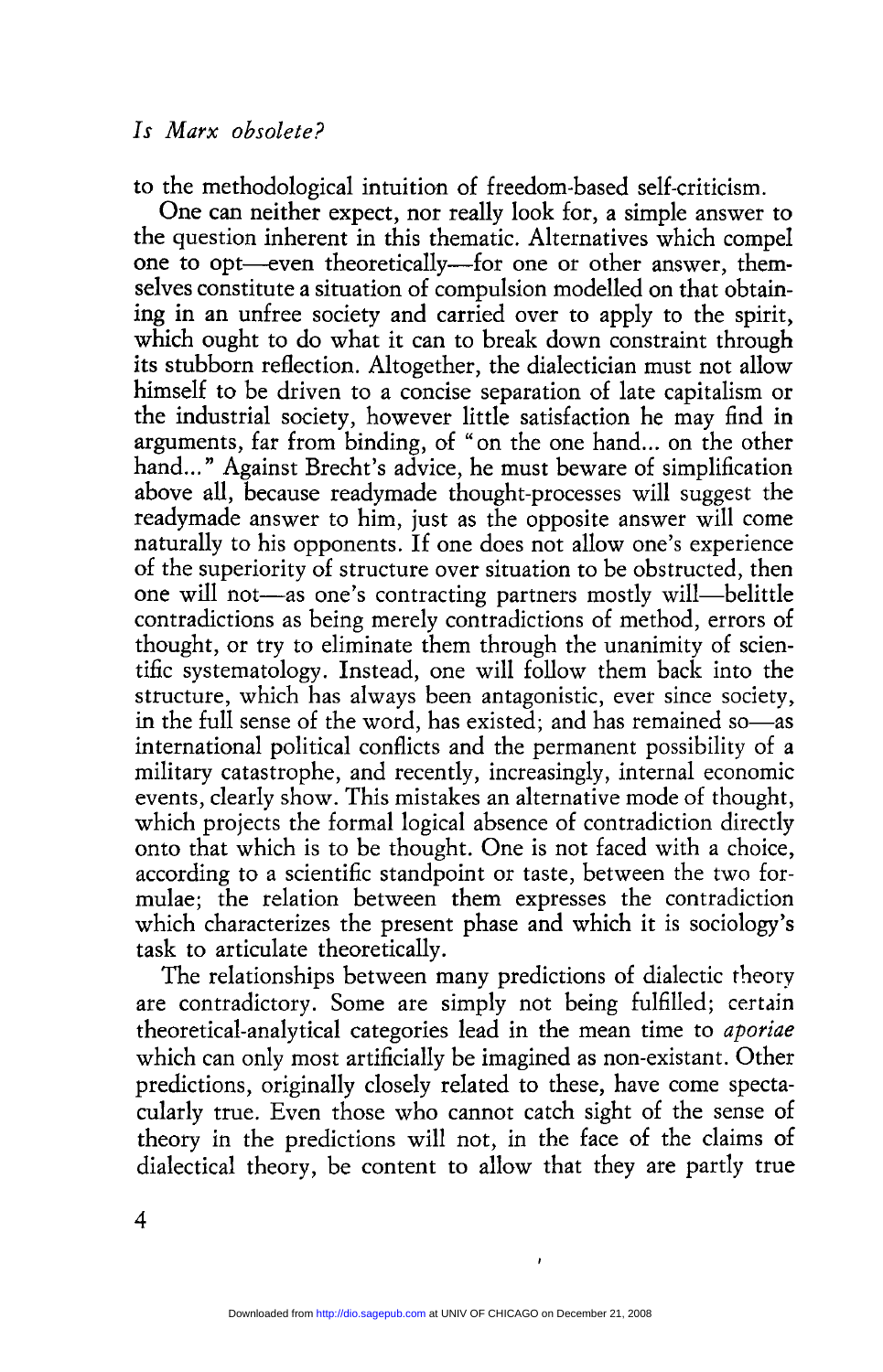and partly false. These divergences, for their part, need theoretical explanation. The fact that one cannot speak of a proletarian class consciousness in the foremost capitalist countries does not itself contradict—contrary to common opinion—the existence of classes: class was defined by the relation to the means of production, and not by the consciousness of its members. There is no lack of plaus ible reasons for the lack of class-consciousness; it could not have been foreseen that the workers would not grow ever more wretched, that they would become increasingly integrated into bourgeois society and its way of thinking-when during and immediately after the industrial revolution, the industrial proletariat was recruited from the pauper class and stood half outside society. Social being does not necessarily create class consciousness. Precisely because of their social integration, the masses have no more control over their social fate than they did 120 years ago; and yet they must do without not only class solidarity but even the full consciousness of the fact that they are objects, not subjects, of the social process, though they keep it going as subjects. Class consciousness, on which (according to Marx's theory) the qualitative leap depended, was, again according to this theory, at the same time an epiphenomenon. If, however, in the countries that serve as prototypes in the matter of class relations, no more class consciousness appears for long periods; if the question of the proletariat turns into a picture-puzzle, then quantity turns into quality and the suspicion of conceptual mythology can certainly be suppressed by decree but not eliminated in thought. It is hard to separate the development from the nucleus of Marx's theory, the doctrine of added value. This was meant to give an objective economic explanation of class relations and the growth of class antagonism. If, however, the share of human labour—according to Marx's idea the sole source of added value—falls towards an asymptotic limiting value, due to the extent of technological prog ress and in fact to industrialization, then the central theory of added value is affected. The present lack of an objective theory of value is due not only to the scholastic economy that is today, accepted almost exclusively in the academic world. It arises from the prohibitive difficulty of giving an objective basis to the formation of classes without a theory of added value. It will appear to non-economists that the so-called neo-Marxist theories also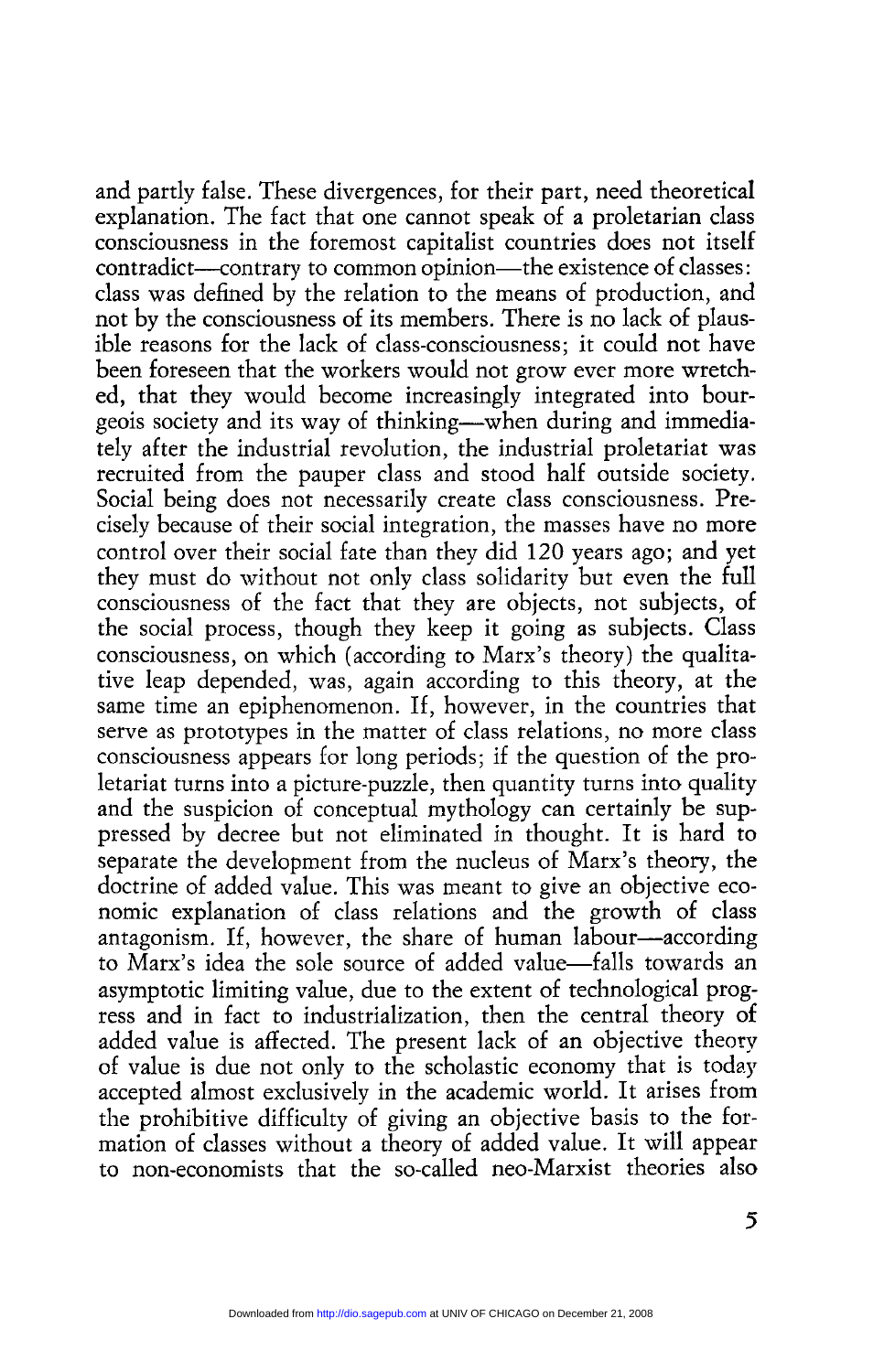attempt to stop the gaps in their treatment of the constitutive problems with fragments of subjective economics. It is certainly not only the weakening of theoretical capability that is responsible. One might think that present-day society is moving away from a self-coherent theory. Marx's problem was easier to the extent that<br>he was faced by the fully-developed system of liberalism. He only he needed to ask whether capitalism corresponded to this model in its own dynamic categories, in order to be able to reject decisively the system he was presented with, bringing forth at the same time a theory which itself looked systematic. Meanwhile market economics have become so full of holes that they mock at any such confrontation. The irrationality of the present structure of society prevents its rational development in theory. The prospect of the control of economic processes coming into the hands of the political powers does indeed follow from the deducible dynamics of the system; but it is also a prospect of objective irrationality. This, and not the scientific dogmatism of its devotees, should help to explain why we have had nothing like a convincing objective theory of society. From this point of view the renunciation of such a theory would not be a critical step forward on the part of the scientific spirit, but the expression of forced resignation. The retrogression of society runs parallel to the retrogression of thought about it.

Meanwhile no less drastic facts oppose this; and they can again only be interpreted arbitrarily and forcedly unless the key concept of capitalism is introduced. Men are still dominated by means of the economic process. Its objects have for a long time been not only the masses but those in control. In accordance with the old theory, they became to a large extent functions of their own apparatus of production. The much-discussed question of the managerial revolution, the supposed transition of power from the legal owners to the bureaucracy, is a secondary one by comparison. are represented in Zola's Germinal, but it still produces and reproduces, now as before, at least the structure which Nietzsche the anti-socialist anticipated by his formula "the flock without a shepherd." In it, however, there lies hidden that which he did not wish to see: the old social oppression, now merely become anonymous. Even though the theory of increasing wretchedness

6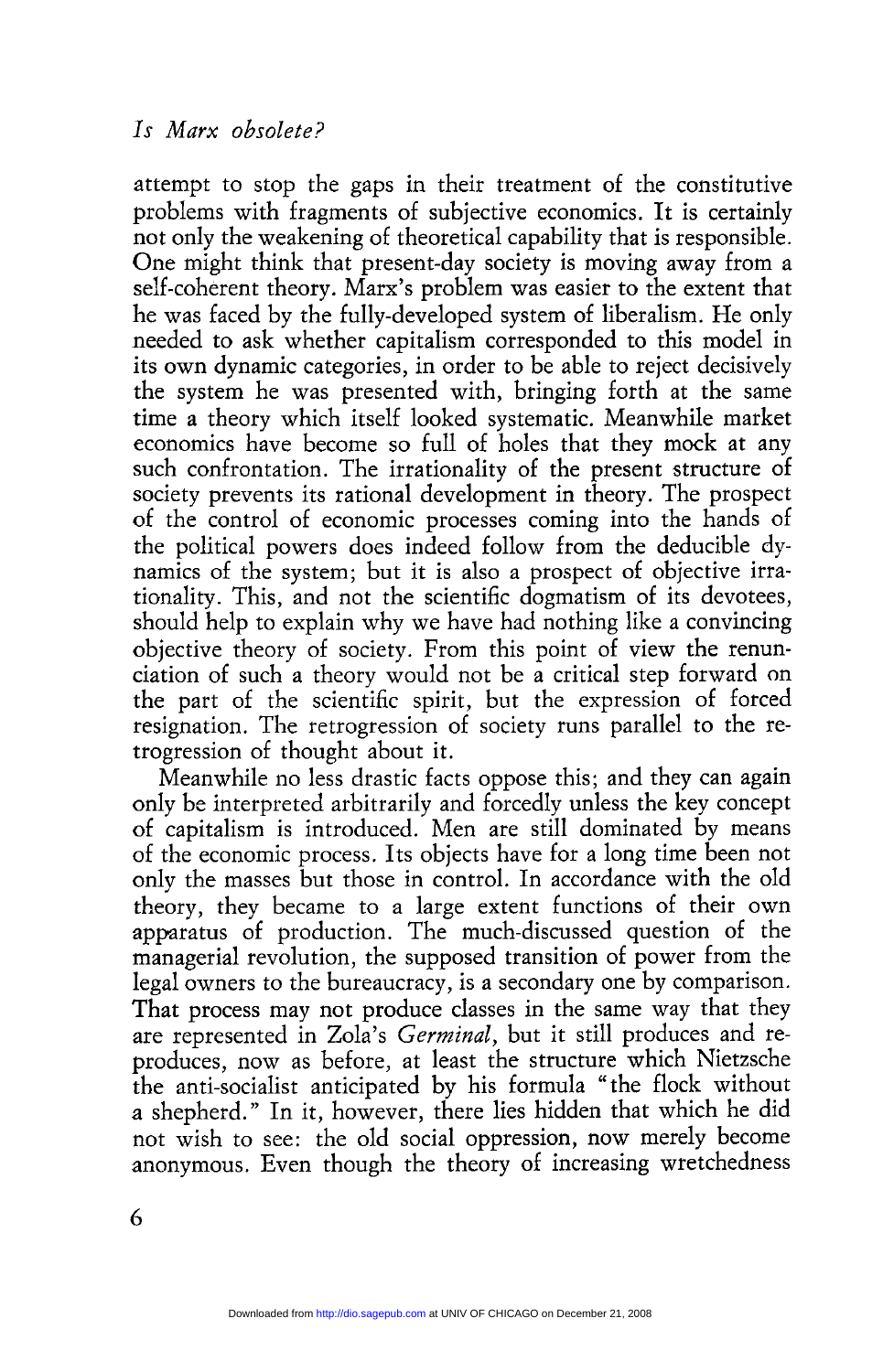has not come literally true, it has nevertheless been fulfilled in the no less disturbing sense that unfreedom, dependence on an appa- ratus that has escaped from the consciousness of those who serve it, now extend over all men everywhere. The universally deplored immaturity of the masses is only a reflection of the fact that they are as little as ever autonomous masters of their lives; as in myth, fate overtakes them. Moreover, empirical investigations point to the fact that even subjectively, according to their consciousness of reality, the classes are by no means so levelled as has sometimes been thought. Even the theories of imperialism have not become simply outdated with the forced renunciation of the colonies by the great powers. The process implied in these theories continues in the antagonism of the monstrous power blocs. The supposedly superseded doctrine of social antagonisms, with the final result of collapse, is enormously surpassed by the political antagonism. Let us not here go into the question of whether and how far the class relationship has been transferred to the relations between the leading industrial nations and the muchcourted developing countries.

In categories of critical-dialectical theory, I should like to suggest as a first and necessarily abstract answer, that present-day society is an industrial society entirely according to the state of its productive forces. Industrial labour has become the model of society everywhere, crossing all borders of political systems. It develops towards a totality through the fact that modes of behaviour which mimic industrial ones extend with economic inevitability to areas outside that of material production: to management, distribution, and what is called culture. In the face of this, society is capitalism in its relations of production. Men are still the same as they were in Marx's analysis in the middle of the last century: appendages of machinery; no longer merely literally the workers who have to adapt themselves to the nature of the machines they serve, but in a much wider metaphorical sense, compelled as they are to adjust themselves and their very innermost feelings to the machinery of society, in which they must play their rôles and to which they must shape themselves with no reservation. Production takes place today as ever before for the sake of profit. Needs have become functions of the apparatus of production to a far greater extent than anything that could have been foreseen in Marx's day,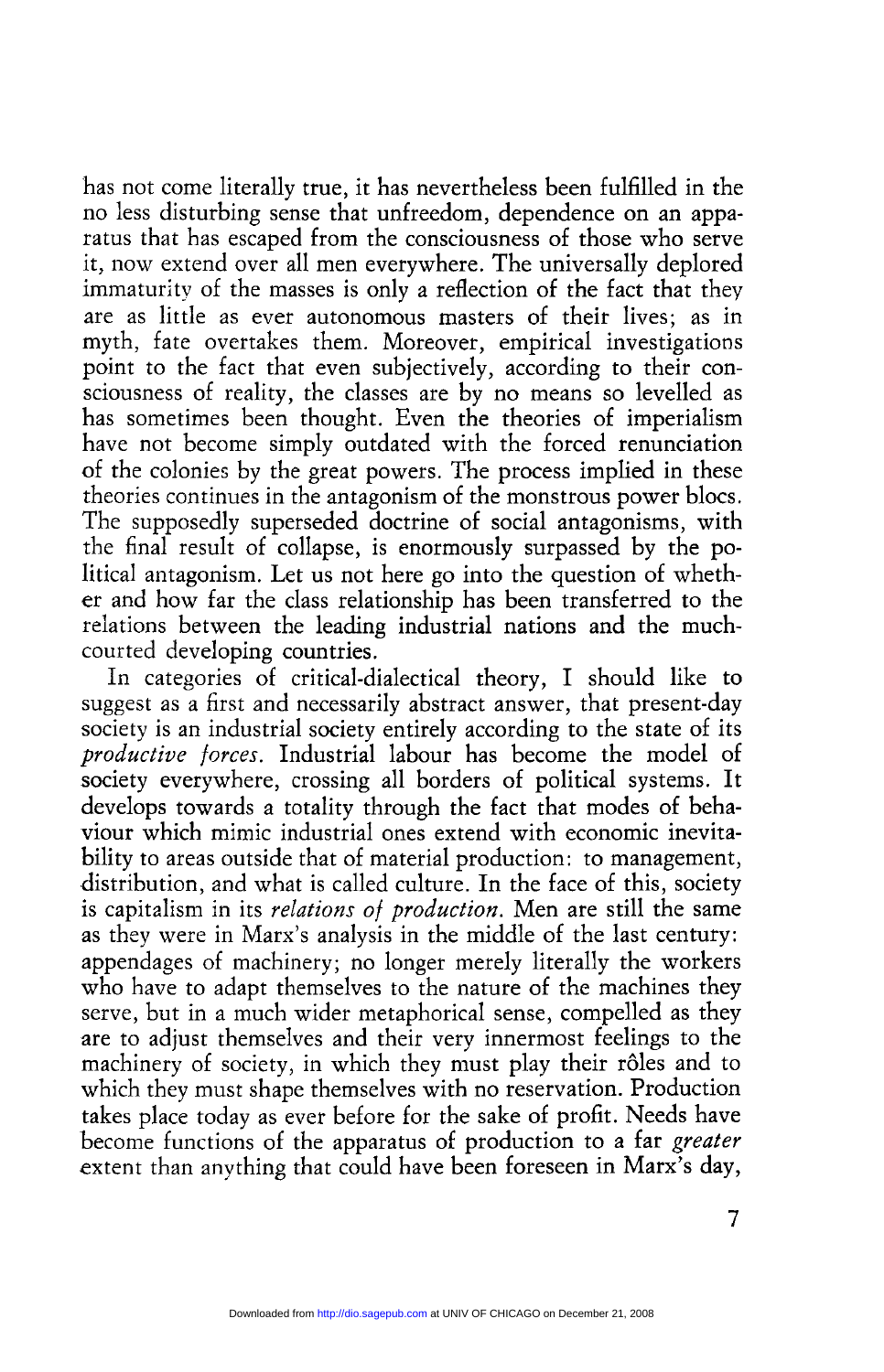rather than less so. True, the needs of the people were tagged along, fixed and adapted to the interests of the apparatus, in the course of this change; the apparatus can thus effectively appeal to this fact. But the concept of the value of goods in use has meanwhile lost its last "natural" and self-explanatory character; needs are no longer satisfied indirectly, by their exchange value; in economic sectors where the profit motive is relevant, they are actually created, to the detriment of the objective needs of the consumer, such as those of adequate living-space, and certainly those of education and information about the most important events affecting him. In the sphere of things which are not absolutely necessary for the bare maintenance of life, exchange values are enjoyed in the absolute, for their own sake; this is a phenomenon that comes up in empirical sociology in terms such as "status-symbol" or "prestige"—without being objectively grasped for all that. The highly industrialized regions of the earth have learned to avoid over-blatant poverty (as long as no new natural economic catastrophes take place, pace Keynes); though this may not be true to the full extent assured by the doctrine of the Affluent Society. But the spell that the system exerts over men has become stronger—insofar as such analogies can be meaningfully made—through integration. It cannot be denied in this context that in the increasing degree of satisfaction of material needs, in spite of their deformation by the social apparatus, the possibility of a life without indigence is incomparably more concretely possible than before. Even in the poorest lands, no-one would need to go hungry any more. The fact that the veil over our consciousness of the possible has become thin is demonstrated by the panic aroused by all forms of social enlightenment that do not fall in with the official system of communications. That which Marx and Engels-who wanted society organized in a way consonant with human dignity-attacked as an utopia which would only sabotage this sort of social organization, has now become a palpable possibility. Critique of utopias has now sunk to being part of the stock-in-trade of ideology, and at the same time the triumph of the technical forces of production is able to pretend that Utopia, which is really incompatible with the relations of production, has come true within their framework. But the contradictions in its new, international-political quality—such as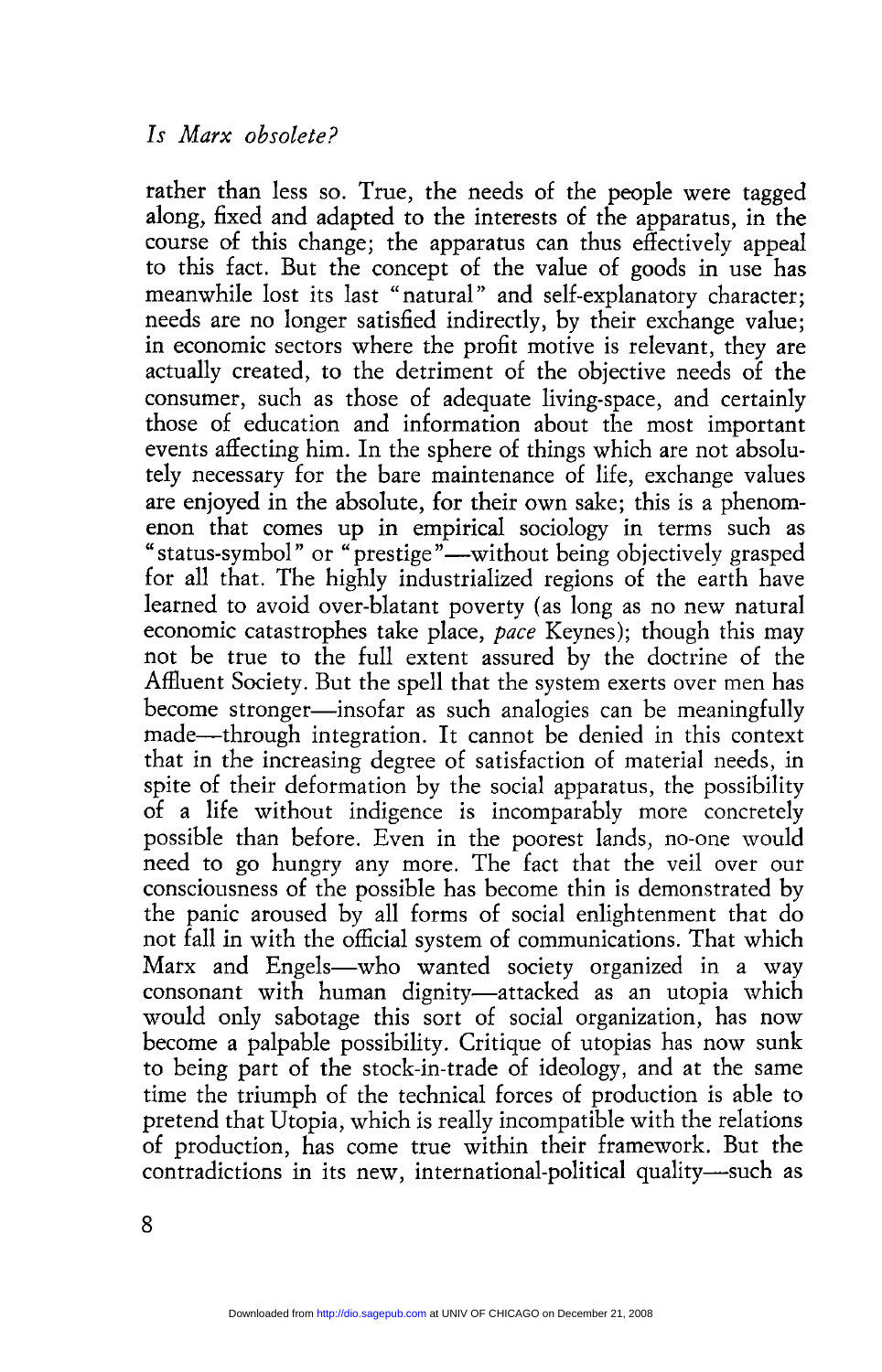the arm; race between East and West-make possibilities impossible.

To see through this of course demands that one should not heap all the blame onto technology, that is to say onto the forces of production-as criticism is constantly allowing itself to be seduced into doing; this would mean acting as a sort of Luddite on a wider and theoretical plane. It is not technology that is fatal, but the fact that it gets matted together with the social relations that surround it. Let us only remember that considerations of profit dictated the channels taken by technological developments; at the present time it is in fateful harmony with the needs of control and mastery. It is not for nothing that the invention of means of destruction has become the prototype of the new quality of technology. In contrast, those of its potentials which lie further from domination, centralization and violence towards nature, have atrophied, though these might have made it possible to heal much of the harm that technology has perpetrated in the literal and the figurative sense.

Present-day society, in spite of all assertions to the contrary, shows up the static aspects of its dynamics, of the growth of production. These include the relations of production. The latter are no longer merely those of ownership, but those of administration, going right up to the rôle of the state as the collective capitalist. While its rationalization mimics technical rationality, that is the forces of production, these latter have indisputably become more flexible. This gives rise to an appearance as if the universal interest was now merely an interest in the *status quo*, and full employment was the ideal, rather than liberation from heteronomous labour; but the *status quo*, which is anyway highly labile in terms of international politics, is merely one of temporary balance, the resultant of forces whose mutual tension threatens to tear it asunder. Within the dominant relations of production, mankind is virtually its own reserve army, and it is fed through the winter. It was far too optimistic on Marx's part to expect that the primacy of the forces of production would inevitably arrive and necessarily explode the relations of production. Thus far did Marx, the sworn enemy of German idealism, remain true to its affirmative construction of history. Trust in the World Spirit (the Weltgeist) was able to help with a justification of the world-order which ought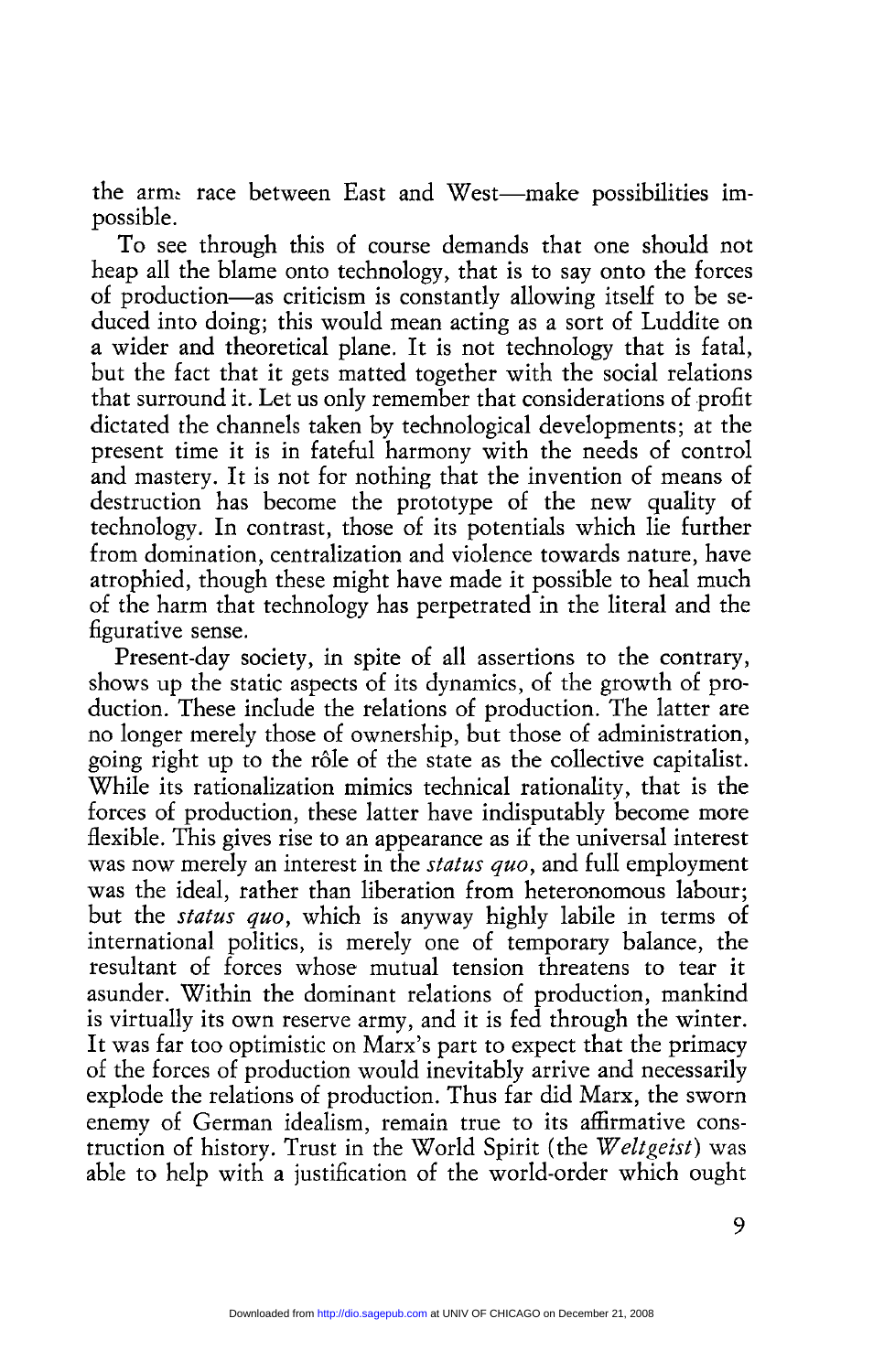according to Feuerbach's eleventh thesis to have been changed. The relation of production have—for pure self-preservation—used a stitch there, and taken particular individual steps, to keep the forces of production, now that they had been let loose, under its control. The predominance of the relations of production over the forces of production, which have long mocked them, is the trademark of the age. The fact that the long arm of mankind can reach out to distant and empty planets, but is unable to bring about permanent peace on our own, brings out the absurdity towards which the social dialectic is moving. The fact that things have developed otherwise than had been hoped is not ultimately due to the fact that society incorporated into itself what Veblen called the underlying population. Only someone who placed the happiness of the whole in the abstract above that of individual living beings could wish that this had never happened. This development itself depended again on the development of the forces of production. But it was not identical with their superiority over the relations of production. This could never have been represented mechanically. Its realization would have needed the spontaneity of those who are interested in altering the relations of production, and their number is by now many times greater than that of the actual industrial proletariat itself. There is a gulf between objective interests and subjective spontaneity; the latter has atrophied under the disproportionately superior might of the data. Marx's statement that even theory would turn into real power as soon as it took hold of the masses has been stood on its head by the course of world events. If the organization of society prevents the simplest knowledge and experience of threatening events and of essential critical ideas and theorems whether it does so automatically or intentionally through the culture and consciousness industry and through its monopoly of opinion; if (what is much more serious) it paralyzes the very faculty of imagining the world otherwise than it appears overpoweringly to those of whom it consists: then the fixed and manipulated state of people's minds becomes a real power, the power of repression, which its opposite, the free spirit, once aimed at eliminating.

On the other hand, the term "industrial society" suggests in a sense that the technocratic moment of Marx, which they wanted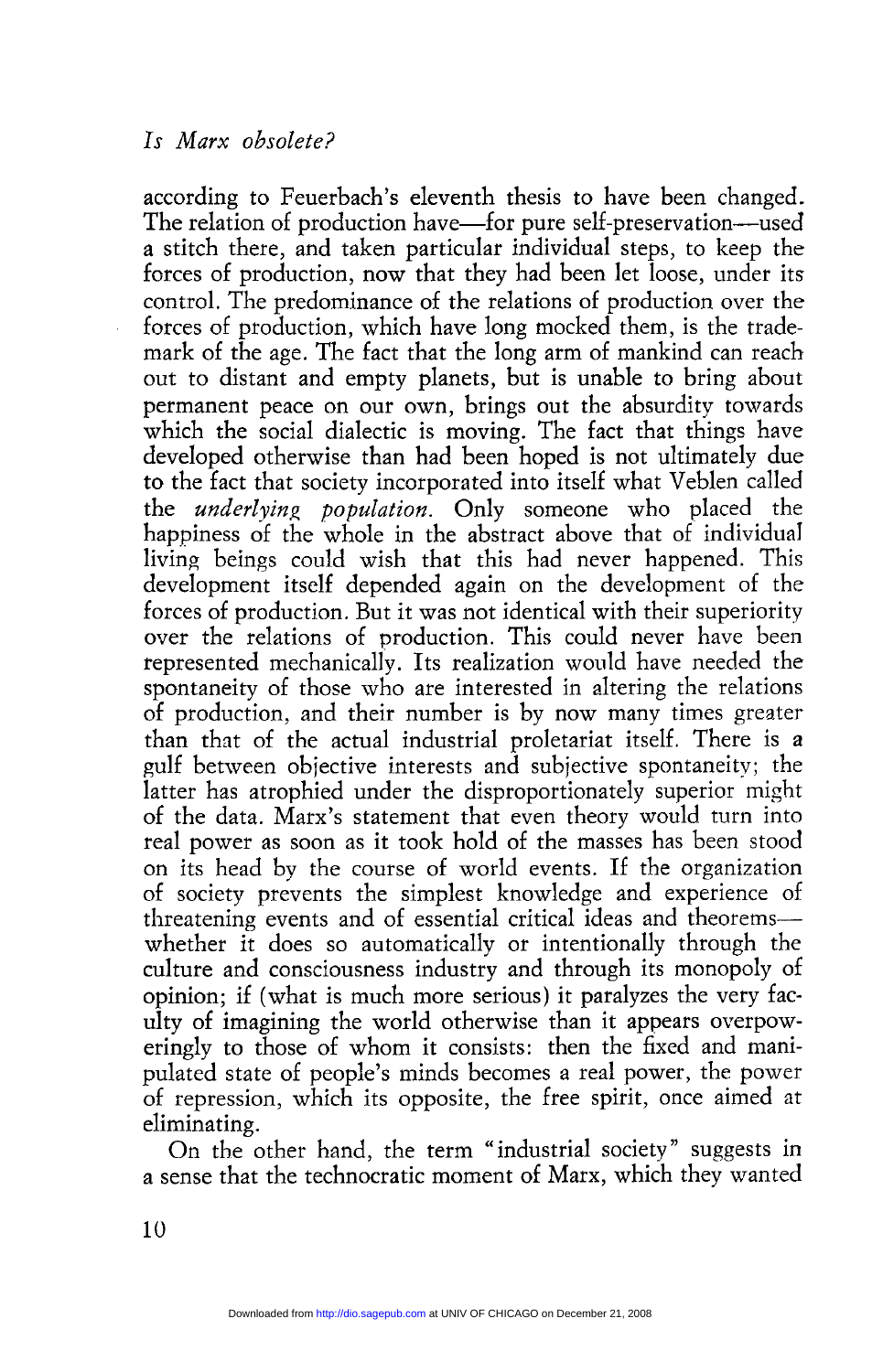to prove to be non-existent, is very much alive and present; as though the nature of society followed directly from the situation of the forces of production, independently of their social circumstances. It is astonishing how little is said about these in established sociology, how little they are actually analysed. The best—which by no means needs to be the best—is forgotten: the totality, or in Hegelian terms the all-pervading aether of society. But this is something far from ethereal; it is, rather, the ens realissimus. Insofar as it seems abstract, this it not the fault of sophisticated, obstinate and unrealistic thinking but of the exchange relationship, the objective abstraction, which the social life-process obeys. The power of this abstraction over mankind is more tangible than that of any single institution which constitutes itself in advance according to the schema, silently, and then hammers home its existence to the people. The helplessness that the individual feels in the face of the whole is the drastic expression of this. True, in sociology the governing social relations, the social essence look much thinner than this concrete generality. They are neutralized to concepts like "power" or "social control." In categories such as these the sting is lost, and with it, one might say, the truly social aspect of society, that is its structure. Presentday sociology ought to work towards a change here.

Simply to make a polar contrast between the forces of production and the relations of production would be suitable least of all for a dialectical theory. They are mutually interlinked; it is this very fact that leads us to have recourse to the forces of production, when the relations of production have the upper hand. More than ever do the forces of production work through the medium of the relations of production; so completely, perhaps, that the latter appear precisely for this reason to be the essence; they have become second nature. They are responsible for the fact that human beings, in a crazy contradiction to what might be, are compelled to starve over large parts of the earth. Even where there is an abundance of goods, this abundance seems to be under a sort of curse. The needs that tend towards the character of sham needs infect the goods with their sham character. Objectively real and false needs could certainly be distinguished from one another, however little one could deduce a right bureaucratic settlement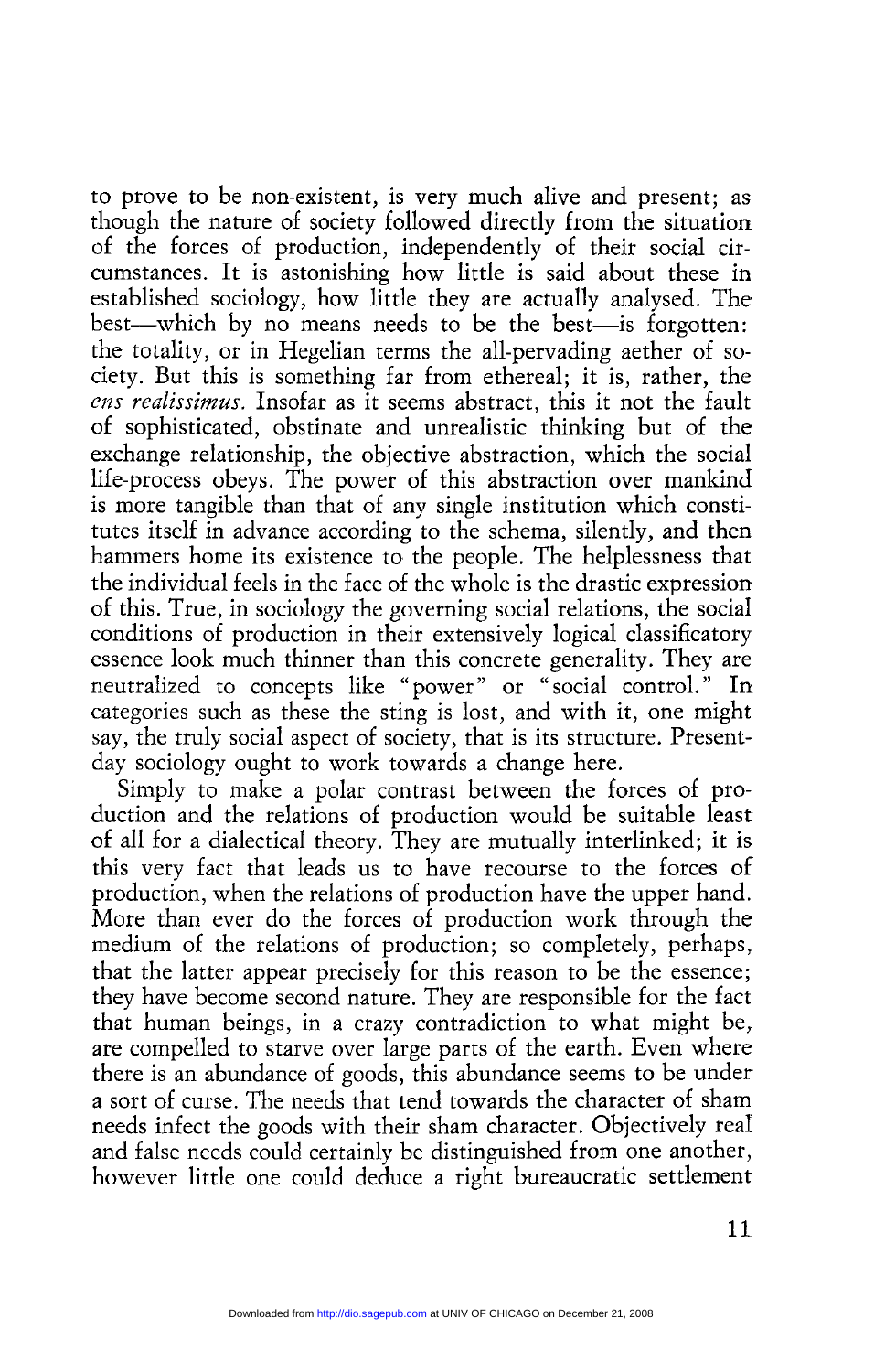anywhere in the world from this. It is always the whole of society that experiences a need; they may be the closest concern of market research, but in themselves they are not the first question. Real and false needs ought to be judged according to one's insight into the structure of the totality of society with all its arrangements. The fictitious element that deforms all need-satisfaction today is unquestionably perceived, subconsciously; no doubt it contributes to the present unease in the field of culture. More important in this context even that the almost impenetrable quid pro quo of need, satisfaction and profit-motive is the unswervingly persistent threat of the one need on which all the others depend: that of simple survival. Enclosed as it is by a horizon into which the Bomb may fall any moment, even the most abundant supply of consumer-goods has an air of insolence about it. But the international antagonisms which are mounting up towards what would now for the first time be really total war, are blatantly related to the relations of production in the literal sense. These could scarcely maintain themselves so obstinately without the incalculable shocks of new economics crises, if a shatteringly large proportion of the social product, which could otherwise never find a market, were not diverted to the production of means of destruction. The same situation obtains in the Soviet Union, in spite of the elimination of the market economy. The economic reasons for this are visible: the desire for a quicker rise in production in the more backward country brought forth a dictatorially stern administration. From the unshackling of the forces of production, new shackles arose in the relations of production; production became its own end, and obstructed the aim of uncurtailed freedom. In both systems, the bourgeois concept of socially useful work is satanically parodied; in the market this turned out to be a question of profit, and never of transparent usefulness for mankind itself, or even of its happiness. This sort of domination of men by the relations of production presupposes the degree of development of the forces of production. This is the reason for the difficulty that lies in the fact that while both elements have to be distinguished from one another, if one wants to come to some sort of an understanding of the bogey in the situation, one always needs one element in order to understand the other. The overproduction that demanded this expansion, by means of which the apparently sub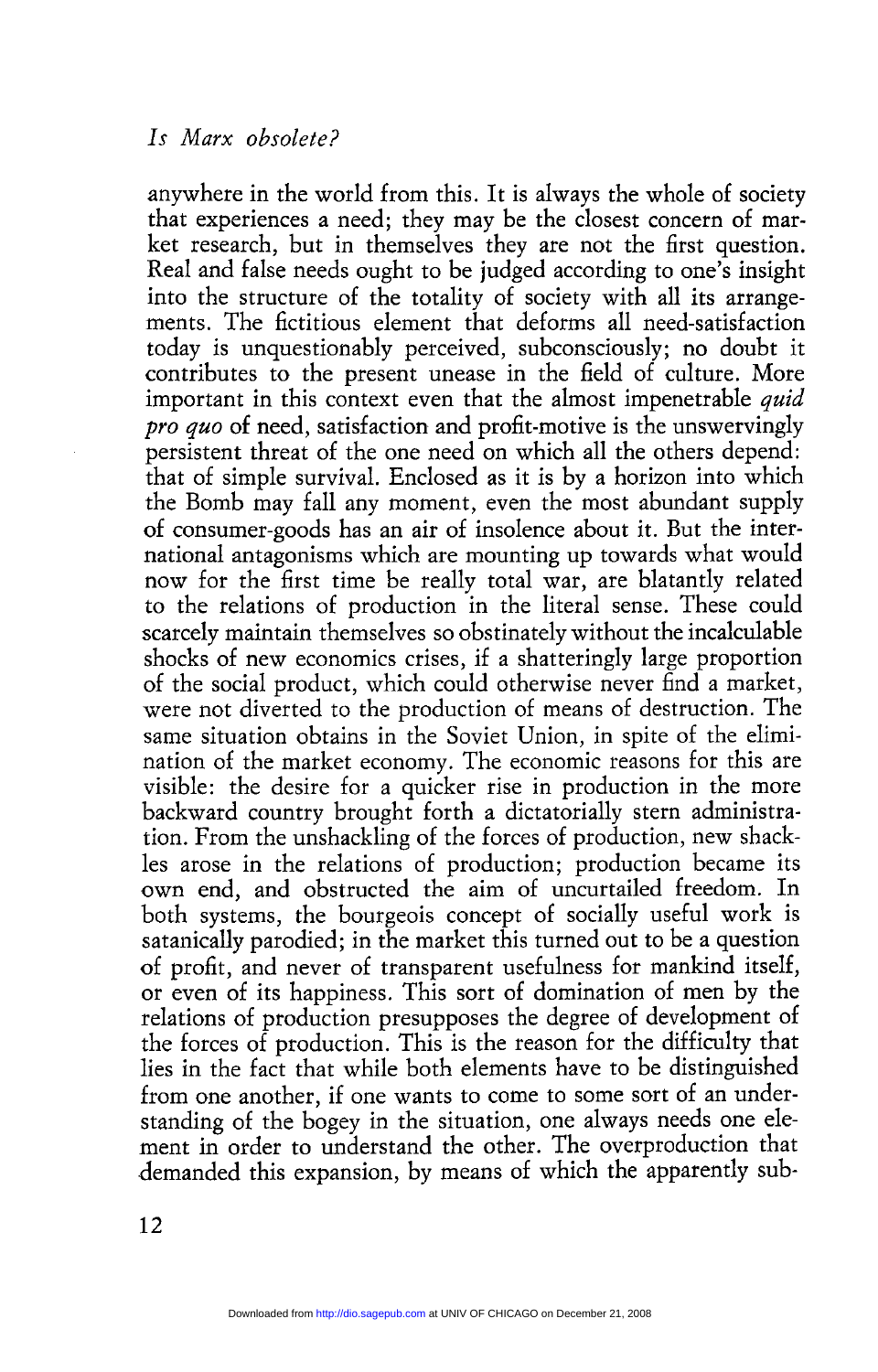jective need was ensnared and substituted for, is spewed out by a technological apparatus which has become so self-sufficient that it becomes irrational—that is to say, unprofitable—below a certain level of production; so this overproduction is necessarily brought about by the relation of production. Only in respect of total annihilation have the relations of production not fettered the forces of production. But the authoritarian methods with which the masses are in spite of everything kept in order presume both concentration and centralization, which have not only an economic side but also a technological side, as can be seen in the mass media: in that it has been possible to equalize the consciousness of countless numbers, using a limited number of sources, merely by the choice and presentation of news and commentary.

The power of the relations of production that have not been overturned is greater than ever; but at the same time they are everywhere sick, damaged, full of holes, being as they are objectively anachronistic. They no longer function independently. Economic interventionism is not propped up from outside the system, as the older liberal school would hold; it is propped up from within, as an embodiment of self-defence. Nothing could illustrate more spectacularly the concept of dialectics. In an analogous way Hegel's Philosophy of Law, in which bourgeois ideology and the dialectic of bourgeois society are so deeply intermixed, once quoted the State that intervened from outside, purportedly outside the social power-game, and softened the antagonisms with police-like help, in his immanent dialectic of society itself, which in accordance with Hegel's theories would otherwise have disintegrated. The invasion of elements not immanent in the system is at the same time also a piece of immanent dialectic, just as at the opposite pole-Marx saw the overthrow of the relations of production as something that was at the same time forced to happen by the very course of history, and could only be brought about by an action that was qualitatively different from the closed nature of the system. If however one meets the argument that late capitalism (on the grounds of interventionism, and far more so on the grounds of large-scale planning) has escaped from the anarchy of production of goods and is therefore no longer capitalism, then one must reply that the social fate of the individual is as much a matter of chance for capitalism as it ever was. The model of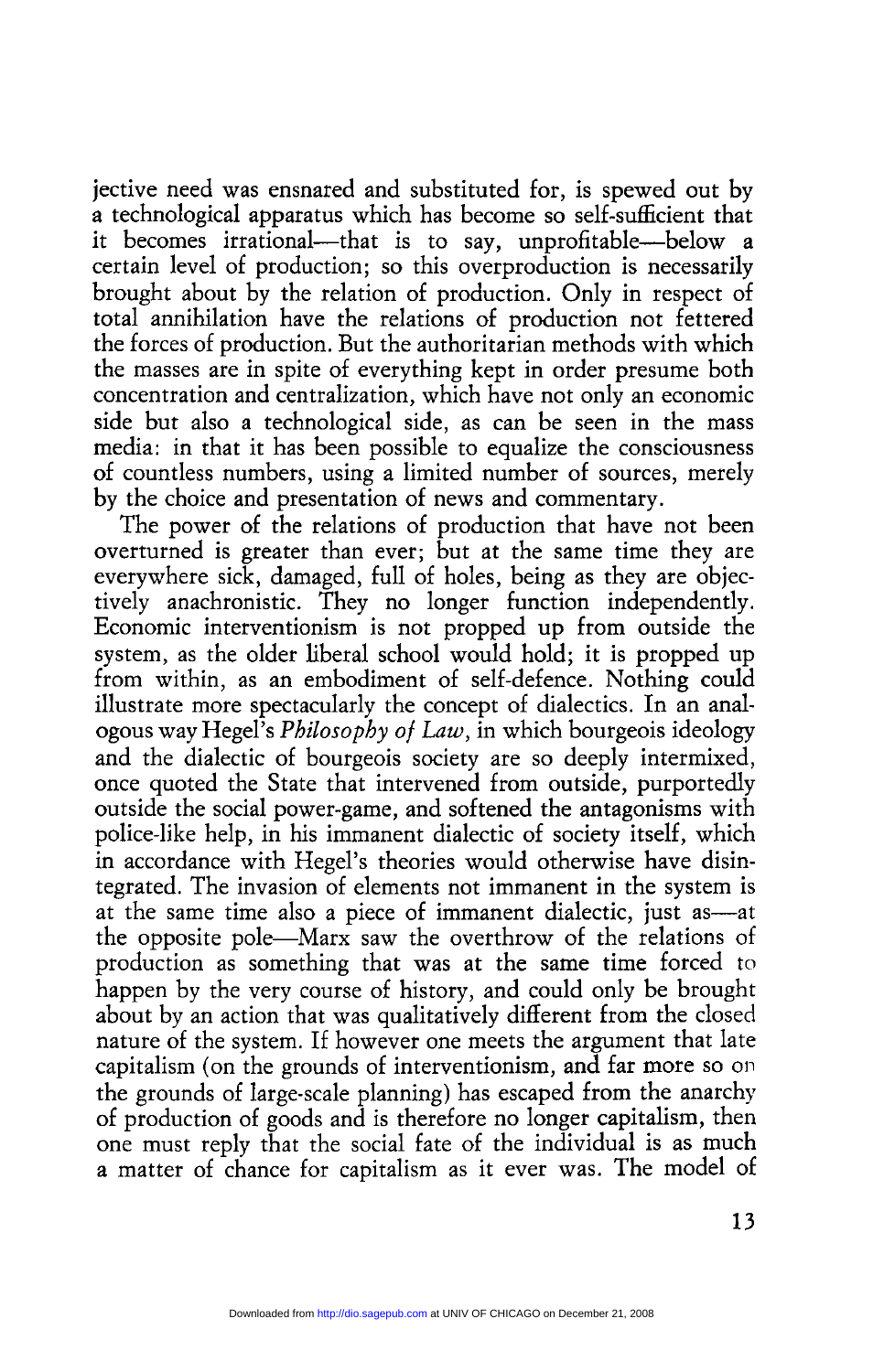capitalism has itself never held in as pure a sense as the liberal apology supposes. Already in Marx's hands it was an ideological critique, intended to show how little the idea that bourgeois society had of itself was in accordance with reality. One cannot escape the irony in the reflection that precisely this critical ideathat liberalism in its best period was no liberalism at all-has now been turned about to prove the thesis that capitalism is no longer really capitalism at all. This too indicates a change of direction: that which had always been for bourgeois society the ratio of free and just exchange, and by virtue of the very implications of this, irrational—that is, unfree and unjust, has now been raised to such a high degree that the model itself falls to bits. And this very fact is entered on the credit side by the state of affairs whose integration has become a cover for disintegration. That which is foreign to the system reveals itself as a constituent of the system, reaching into its very political tendency. The power of resistance of the system has proved itself in interventionism; but so, indirectly, has the theory of collapse; the transition to power independently of the market mechanism is its end. The story of the formed society has carelessly leaked this fact. Such retrogression of liberal capitalism has its correlate in the retrogression of consciousness, in a regression of mankind behind the objective possibilities that could be open to it today. Men lose the qualities that they no longer need and which get in their way;<br>the nucleus of individuation begins to disintegrate. Only recently have traces of an opposite tendency become visible, precisely among bourgeois youth: resistance to blind conformism, freedom for rationally chosen aims, a reckoning with the possibility of change. Whether the socially increasing destructive urge will triumph over this has yet to be seen. Subjective regression is once again favourable to retrogression of the system. Because, to quote an expression of Merton's very much out of context, it becomes dysfunctional, the consciousness of the masses likens itself to it, by increasingly divesting itself of the rationality of the firm, identified ego which was still implied in the concept of a functional society.

The idea that productive forces and the relations of production are today one and the same, and that society could therefore be constructed directly on the basis of the productive forces, is the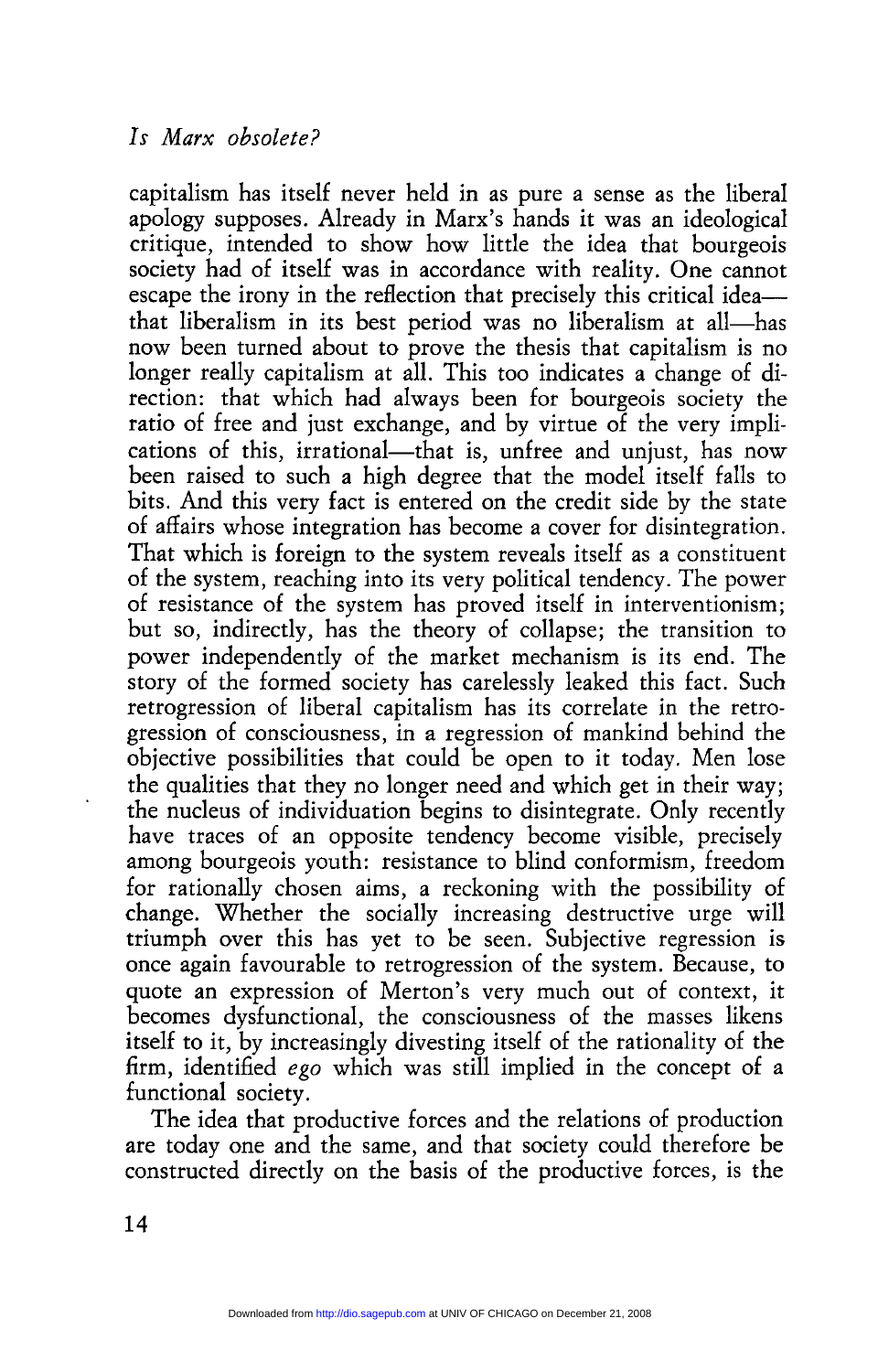present form of a socially necessary sham. It is socially necessary because it is true that moment of the social process that had once been separated from one another, and this includes living men, have now been brought to a sort of common denominator. Material production, distribution, consumption, are controlled in common. Their boundaries, which once limited and separated the related spheres contained in the total process, are now blurred. The totality of the processes of mediation—in fact, of the exchange principle-produces a second deceptive immediacy. It allows one to attempt to forget what is divisive and antagonistic when it lies before one's very eyes, or to repress it from our consciousness. But this consciousness of society is a sham, because although it gives its due to technological and organizatorial unification, it ignores the fact that this unification does not do all it has to do in rationality, but remains subordinate to blind and irrational regularity. There is no aggregate social subject. The sham should be brought to the formula that everything existing in society is today so completely mediated in itself that the very moment of mediation is disguised by its totality. No standpoint outside the events can be occupied, from which the bogey could be called by name; the lever can only be applied to their own discordance. This is what Horkheimer and I meant decades ago by the concept of the technological veil. The false identity of the ordering of the world and its inhabitants by means of the total expansion of technology leads to the confirmation of the relations of production, which persist unchallenged although in the meantime one could look almost as vainly for its beneficiaries as for the invisible proletariat. The achievement of independence by the system from everything, even its controllers, has reached a limiting value. It has become that fatality which finds its expression in the ever present free-flowing *Angst* (as Freud put it); free-flowing, because it cannot attach itself to any living being, whether it be a person or a class. But ultimately it is only the relation between human beings, buried as they are under the relations of production, that have become independent. That is why the predominant order of things remains at the same time their own ideology, virtually powerless. However unbreakable the spell, it is only a spell. If sociology, instead of merely providing agencies and interested parties with welcome information, is to fulfil something of the